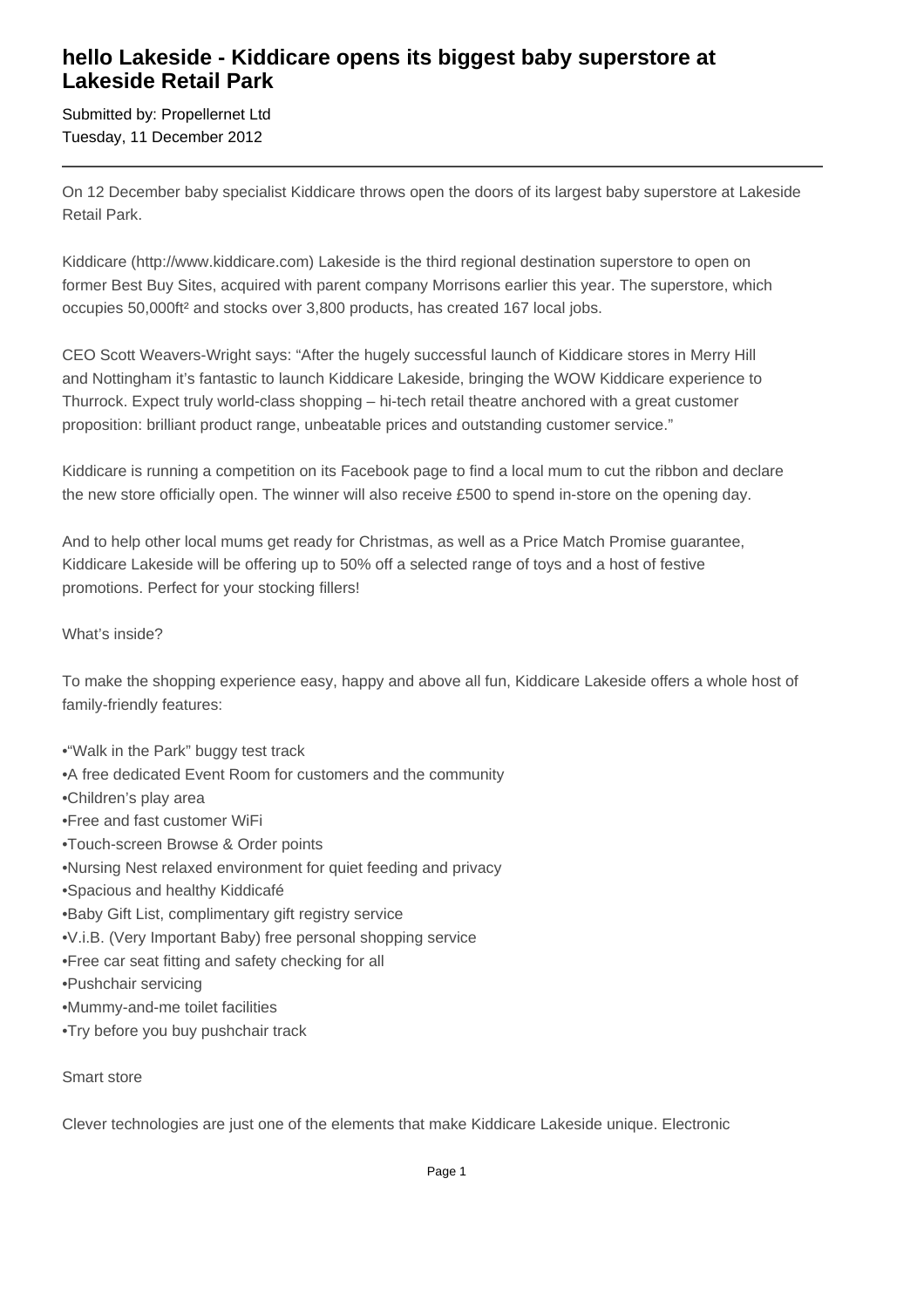shelf-edge labels are installed for immediate multi-channel price changes; speedy and secure guest WiFi allows customers to price-check as they browse and, to avoid customers queuing for free car seat fitting, a 'virtual queue' text message system alerts them when it's their turn.

### Community focus

At the heart of Kiddicare Lakeside lies a real emphasis on community. Founder Elaine Weavers-Wright says: "We've designed the store as a social 'hub' – the Kiddicafé has big community tables and a play area so it's the perfect place for mums and families to meet, drink great coffee, make new friends and share parenting tips. Our Event Room is dedicated to our customers and community. We'll be hosting a number of events for mums."

Store Manager and mum-of-one, Carol Canfer, adds: "The store is looking fantastic and we've got a great team of specialist colleagues who really know their stuff. We can't wait to welcome families and show them around. We think they're going to love what they see!"

Kiddicare has just won four new trophies at the 'Oscars of the baby industry' - the prestigious Mother & Baby Awards, including the reader-voted and much coveted Gold Award for Best Online Retailer. The other wins were the Gold Award for Best Baby Toy 12-24 months for Buzzing Brains Stack'n'Sort Cups, the Silver Awards for Best Disposable Nappy for Just4Bums, and the Bronze Award for Best Highchair for Baby Weavers Wean Me.

## ENDS

For more information including photography, contact Sinéad Gray at Kindred on 0207 010 0835 or via email sinead.gray@kindredagency.com.

Notes to editors:

• Baby specialist Kiddicare was established in 1974 and became part of the Morrisons family in February 2011

• In Nov 2012 Kiddicare was awarded Mother & Baby's much-coveted Best Online Retailer Award for the fourth time in five years. The trophy cabinet also boasts multiple awards for outstanding product range, delivery and customer services from independent influentials including Which? and Retail Systems

- By the end of 2013 over 1,000 staff will be employed by Kiddicare
- • Over 1m customers visit Kiddicare.com each month
- Find Kiddicare on Facebook (http://www.facebook.com/kiddicare), Twitter

(http://twitter.com/kiddicare), Pinterest (http://www.pinterest.com/kiddicare) and Google+ (https://plus.google.com/113052399709554895027/posts)

Current Kiddicare superstore locations:

Kiddicare Peterborough, Club Way, Cygnet Park, Hampton, Peterborough, PE7 8JA Open 9am-5.30pm Mon-Sat, 11am-4pm Sun & Bank Holidays